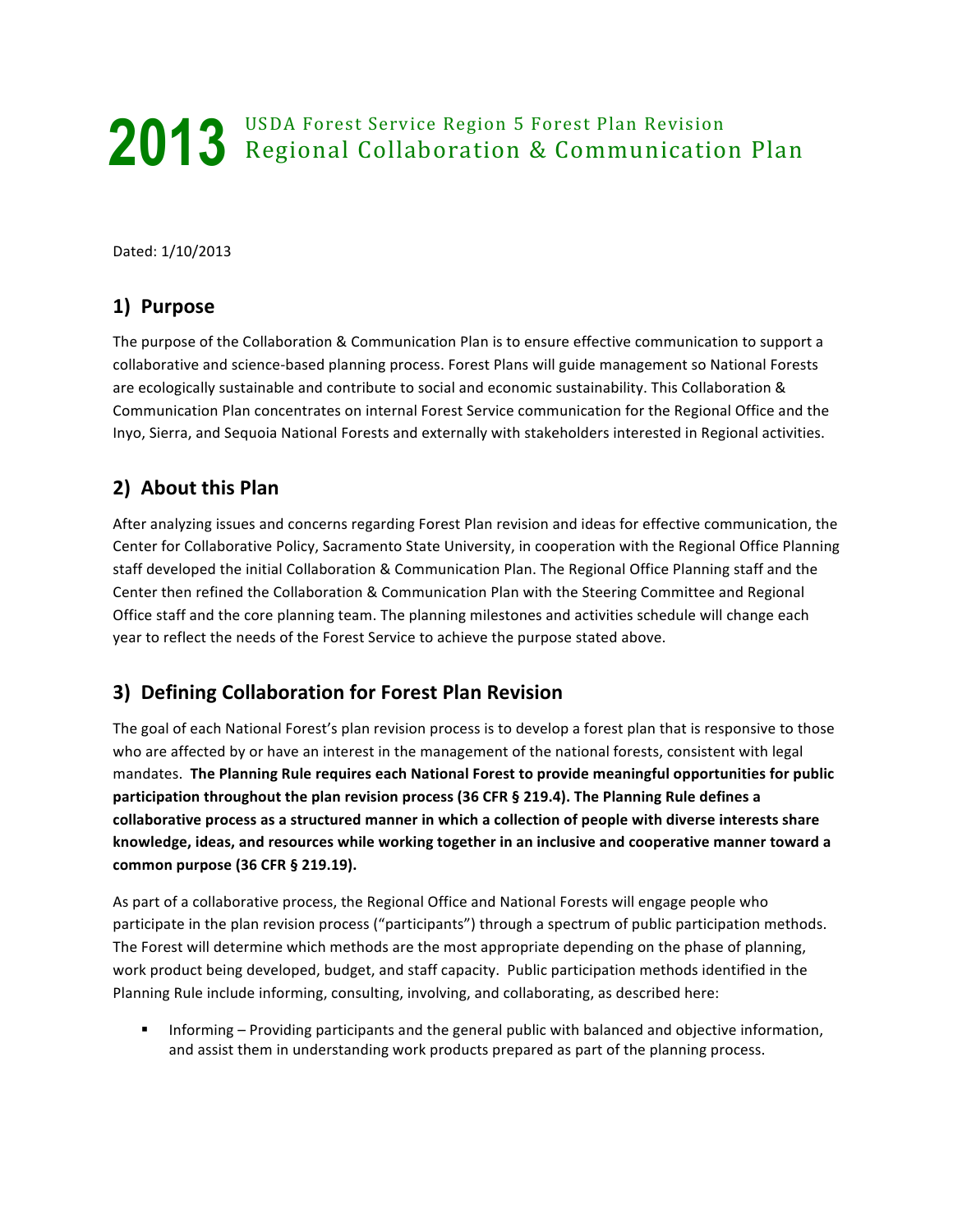- Consulting Obtaining participants' feedback on draft work products at various points in the planning process.
- **■** Involving Working directly with participants to ensure that their concerns and aspirations are consistently understood and considered in the development of work products.
- Collaborating Working directly with participants in preparing to make decisions at various points within the planning process, including (but not limited to) the development of alternatives and the identification of a preferred alternative. The Forest will create opportunities for dialogue to explore different perspectives, balance a variety of needs, and identify areas of common ground that can inform draft work products

Work products may include, for example, information on legal and regulatory requirements and the planning process; lists of available scientific information; summaries of trends in forest conditions and drivers of forest change; and alternatives for analysis.

| 2012             | Complete the Science Synthesis for Region 5 of the Forest Service                                                                                                                                                      |  |  |
|------------------|------------------------------------------------------------------------------------------------------------------------------------------------------------------------------------------------------------------------|--|--|
| <b>Fall 2012</b> | <b>Develop Collaboration &amp; Communication Plans</b>                                                                                                                                                                 |  |  |
|                  | Fall 2012: Develop Collaboration & Communication Plan                                                                                                                                                                  |  |  |
|                  | Jan-Feb: Vet Collaboration & Communication Plan, provide overview of plan<br>revision process, and solicit input on additional references and characterization of<br>current conditions for the Bioregional Assessment |  |  |
| 2012-2013        | Develop the Bioregional Assessment & 3 National Forests Assessment                                                                                                                                                     |  |  |
| 2013-2015        | Develop the Forest Plan and Conduct the Environmental Analysis<br>Timeline to be Announced                                                                                                                             |  |  |
|                  | 2013-2014: Initiate scoping process   Develop and vet Need for Change, Desired<br>Conditions, Alternatives                                                                                                             |  |  |
|                  | 2014: Conduct environmental analysis and issue draft EIS                                                                                                                                                               |  |  |
|                  | 2015: Analyze comments and finalize EIS                                                                                                                                                                                |  |  |

## **4) Planning Milestones**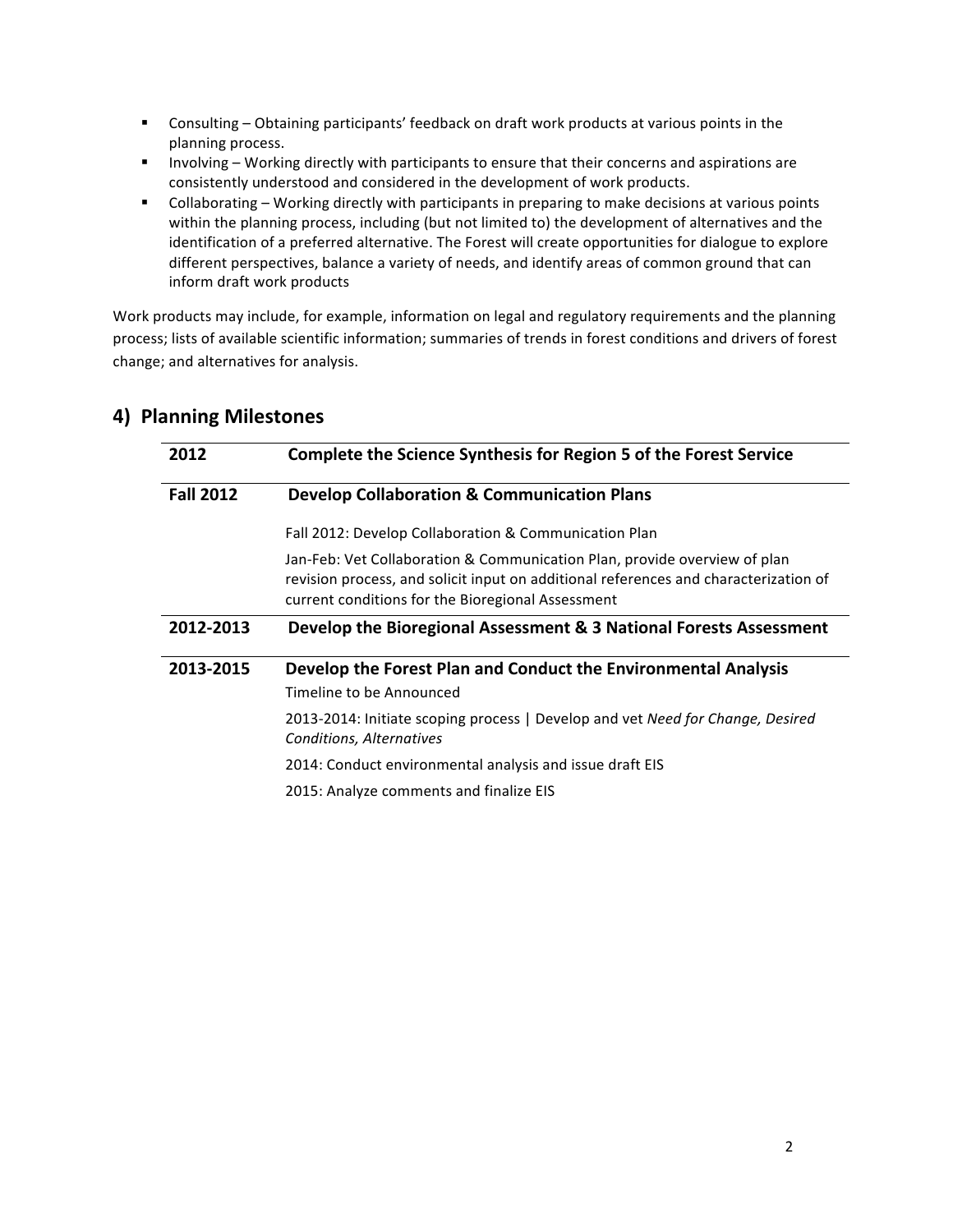|                                                                                           | <b>Effective Tools to</b><br><b>Communicate with</b><br><b>Audience</b>                                                                              | <b>Role in Communication</b><br><b>Outreach</b>                                                                        |
|-------------------------------------------------------------------------------------------|------------------------------------------------------------------------------------------------------------------------------------------------------|------------------------------------------------------------------------------------------------------------------------|
| <b>Internal</b>                                                                           |                                                                                                                                                      |                                                                                                                        |
| <b>Regional Office Planning Staff</b>                                                     | N/A                                                                                                                                                  | Responsible for implementing<br>communication and outreach<br>associated with planning                                 |
| <b>Regional Forester &amp; Deputy</b><br><b>Regional Foresters</b>                        | <b>Briefings &amp; Talking Points</b>                                                                                                                | Provide information to leaders in<br>California and in the Forest<br>Service in the Washington Office<br>and Region 5  |
| <b>Regional Office Directors</b>                                                          | Monthly Directors' Meeting<br><b>Email Updates</b><br><b>Blogs</b>                                                                                   | Communicate priorities to staff                                                                                        |
| <b>Forest Supervisors</b>                                                                 | <b>Steering Committee Meetings</b><br><b>Emails as Needed</b>                                                                                        | Communicating overall approach<br>to National Forest staff and<br>public stakeholders                                  |
| Regional Office Staff - Engaged in<br><b>Forest Plan Revision</b>                         | <b>Meetings &amp; Webinars</b><br>Team Leaders' Meetings<br>Sierra Cascades Dialog<br><b>Blogs</b>                                                   | Communicating overall approach<br>through Forest Supervisor to<br>National Forests staff and to<br>public stakeholders |
| National Forest Staff - Engaged in<br><b>Forest Plan Revision</b>                         | <b>Meetings &amp; Webinars</b><br>Sierra Cascades Dialog<br><b>Blogs</b><br><b>Standing Meetings: Monthly</b><br><b>Public Affairs Officer Calls</b> | Communicating overall approach<br>to National Forest staff and to<br>public stakeholders                               |
| <b>Regional Office Staff - Not</b><br>directly involved in Forest Plan<br><b>Revision</b> | Video Podcast<br><b>Web Sites</b><br><b>Milestone Emails</b><br><b>Print Posters</b><br><b>Brown Bags</b>                                            |                                                                                                                        |
| <b>National Forest Staff - Not</b><br>directly involved in Forest Plan<br><b>Revision</b> | Video Podcast<br><b>Web Sites</b><br><b>Milestone Emails</b><br><b>Print Posters</b><br><b>Brown Bags</b>                                            |                                                                                                                        |

# **5) Audiences/Constituencies and Effective Communication Tools**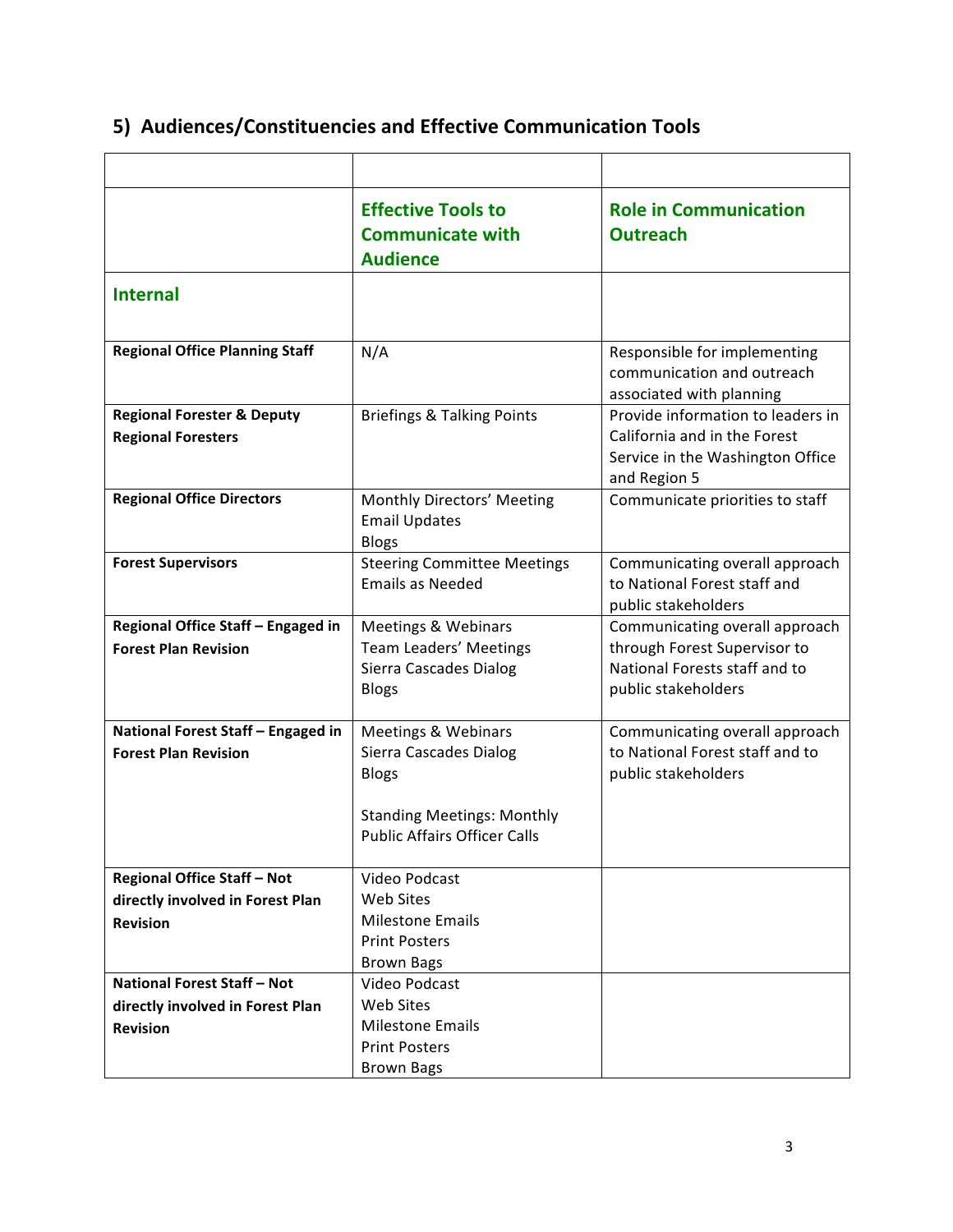| <b>External</b>                                                                                                                                                      |                                                                                                                        |                                                                  |
|----------------------------------------------------------------------------------------------------------------------------------------------------------------------|------------------------------------------------------------------------------------------------------------------------|------------------------------------------------------------------|
| <b>R5 Stakeholder Forum:</b>                                                                                                                                         | Video Podcast                                                                                                          | Sharing information with                                         |
| Stakeholders Interested in<br>national and Region 5 issues. Also,<br>stakeholders interested in more<br>than 1 National Forest. The R5<br>Stakeholder Forum includes | <b>Email Updates</b><br>Web Sites<br>Webinars<br>Informational Workshops<br>Sierra Cascades Dialog<br><b>Briefings</b> | constituents and colleagues                                      |
| national forest stakeholders.                                                                                                                                        | <b>Blogs</b>                                                                                                           |                                                                  |
| <b>Local Elected Officials</b>                                                                                                                                       | In-Person Meetings<br><b>RCRC Meetings</b>                                                                             | Board of Supervisors' meetings<br>provide a public meeting venue |
| <b>State Agencies</b>                                                                                                                                                | <b>Biodiversity Council Meetings</b>                                                                                   |                                                                  |
| Leadership                                                                                                                                                           | Sierra Nevada Community &<br><b>Forest Initiative Coordinating</b><br>Council                                          |                                                                  |
| <b>Staff</b>                                                                                                                                                         | <b>Briefings</b><br>Web Sites                                                                                          |                                                                  |
|                                                                                                                                                                      | <b>Email Updates</b>                                                                                                   |                                                                  |
|                                                                                                                                                                      | Sierra Cascades Dialog                                                                                                 |                                                                  |

## **6) Communication Strategies and Tools**

## **Message Development**

Regional Office planning staff and National Forest staff working on plan revision will develop messages, as a group, at each key milestone. This will ensure that everyone agrees on the key messages at each milestone. Also, each National Forest can then tailor those messages for its stakeholder community.

## **Information Sharing**

**Our Forest Place and Region 5 Web Site:** Use the Forest Service wiki website as a clearinghouse for all the information and materials associated with the Forest's plan revision process.

#### **Video Podcast**

#### **Email**

Internal: Create email distribution lists for the different groups.

External: Develop and maintain an interested parties' email distribution list.

#### **Blogs**

#### **Print Posters**

Talking Points for Regional Forester and Deputy Regional Forester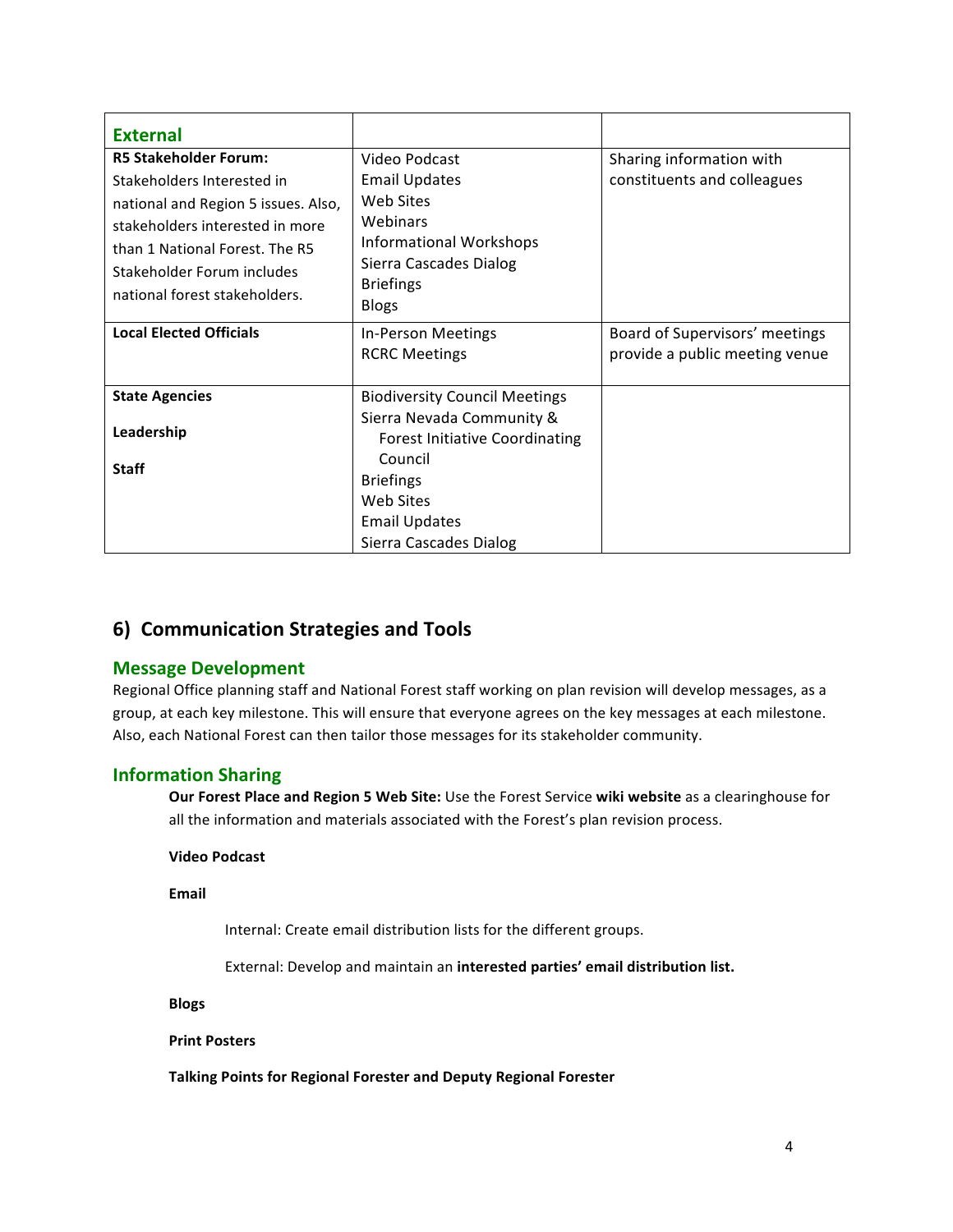#### **Webinars and Informational Workshops**

## **Discussion and Feedback**

**Sierra Cascades Dialog: The Dialog is useful in** early phases of product development when in the information gathering and exploratory phase for topics that merit region-wide discussion.

Workshops and Webinars: These are particularly useful for sharing and explaining products or seeking focused, specific feedback.

### **Briefings / Focus Group Meetings**

Internal

- Monthly Regional Leadership Team Meetings
- Monthly Public Affairs Officer Calls

#### External

- **■** Elected Officials: Coordinate with National Forests on outreach to Supervisors and other Elected Officials
- RCRC Meetings to reach County Supervisors:
- State Agencies
- State Elected Officials

## **Regional Office Brown Bags**

### **Graphic Brochure / Fact Sheets**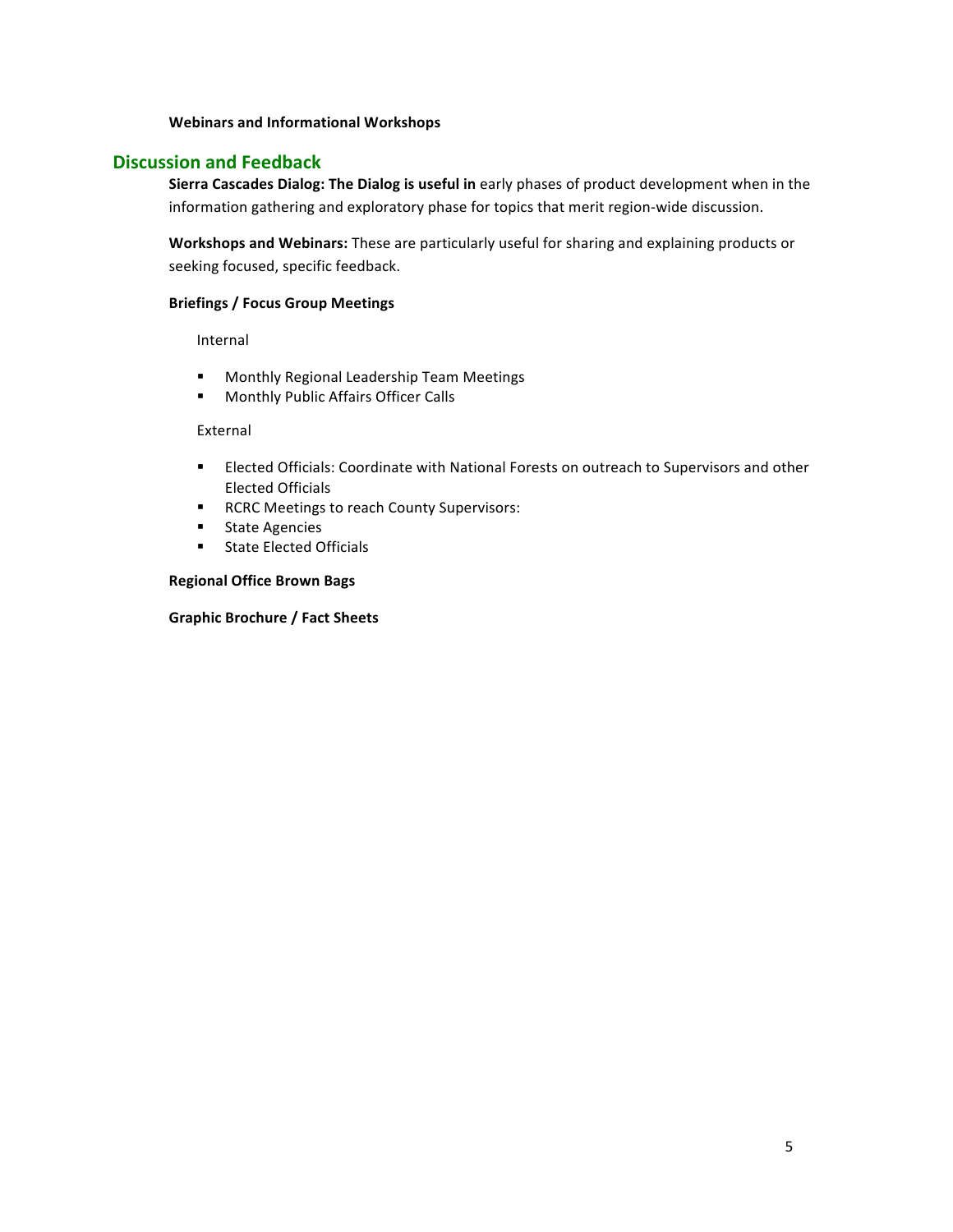# **7) Timeline / Schedule of Activities**

# **Quick Overview**

|                          | 2012 | 2013 |     |     |     |
|--------------------------|------|------|-----|-----|-----|
|                          | 12/1 | 1/10 | 3/1 | 5/1 | 9/1 |
| <b>Web Site</b>          | x    | x    | x   | x   | x   |
| <b>Video Podcast</b>     | x    |      |     |     | X   |
| <b>Email Update</b>      | x    | X    | x   | x   | x   |
| <b>Blog</b>              |      |      |     |     |     |
| <b>Print Poster</b>      |      | X    |     |     | x   |
| <b>Talking Points</b>    | x    | x    | x   |     | x   |
| <b>Press Release</b>     |      |      |     | X   |     |
| <b>Dialog</b>            |      | X    |     |     |     |
| <b>Meetings Internal</b> | x    | X    | X   |     | x   |
| <b>Meetings External</b> | x    |      |     | X   | x   |
| Webinar                  |      | x    | x   | x   | x   |

# **Communication by Milestone**

| <b>Date</b> | <b>Milestone</b>                   | Tool                                          | <b>Message</b>                            |  |  |
|-------------|------------------------------------|-----------------------------------------------|-------------------------------------------|--|--|
|             | /Audience                          |                                               |                                           |  |  |
|             | <b>Assessment Process Underway</b> |                                               |                                           |  |  |
| 12/15       | All                                | <b>Our Forest Place</b>                       | Timeline and overview of all assessment   |  |  |
|             |                                    | <b>R5 Web Site</b>                            | activities. Update on Science Synthesis   |  |  |
|             |                                    | <b>National Forests tailor and share info</b> |                                           |  |  |
|             |                                    | with stakeholders                             |                                           |  |  |
| 12/15       | Internal All Staff                 | <b>Email - Fact Sheet Format</b>              | Timeline and overview of all assessment   |  |  |
|             |                                    | <b>Print Posters</b>                          | activities Update on Science Synthesis    |  |  |
|             |                                    |                                               |                                           |  |  |
| 12/15       | Regional                           | <b>Brief and Provide Talking Points for</b>   | Timeline and Overview                     |  |  |
|             | Forester &                         | them to use during meetings                   |                                           |  |  |
|             | Deputy RF -                        |                                               |                                           |  |  |
| Done:       | FS Leadership                      | <b>RLT Update</b>                             | Timeline and Overview                     |  |  |
| Nov.        |                                    | <b>PAO Call Update</b>                        | <b>Priorities for Staff</b>               |  |  |
|             |                                    |                                               | Role and update on Regional Planning Team |  |  |
|             |                                    |                                               | Plans for next milestone                  |  |  |
| Nov /       | <b>External</b>                    | <b>RCRC</b>                                   | Timeline and Process Overview:            |  |  |
| Dec/        | <b>Briefings</b>                   | <b>State Agencies</b>                         | Assessments                               |  |  |
| Jan         |                                    | <b>National Forests-Meet with Local</b>       | Solicit Feedback                          |  |  |
|             |                                    | <b>Elected</b>                                | Announce Workshops at Early Adopters      |  |  |
|             |                                    |                                               |                                           |  |  |
|             |                                    |                                               | Explain role and purpose of Science       |  |  |
|             |                                    |                                               | Synthesis                                 |  |  |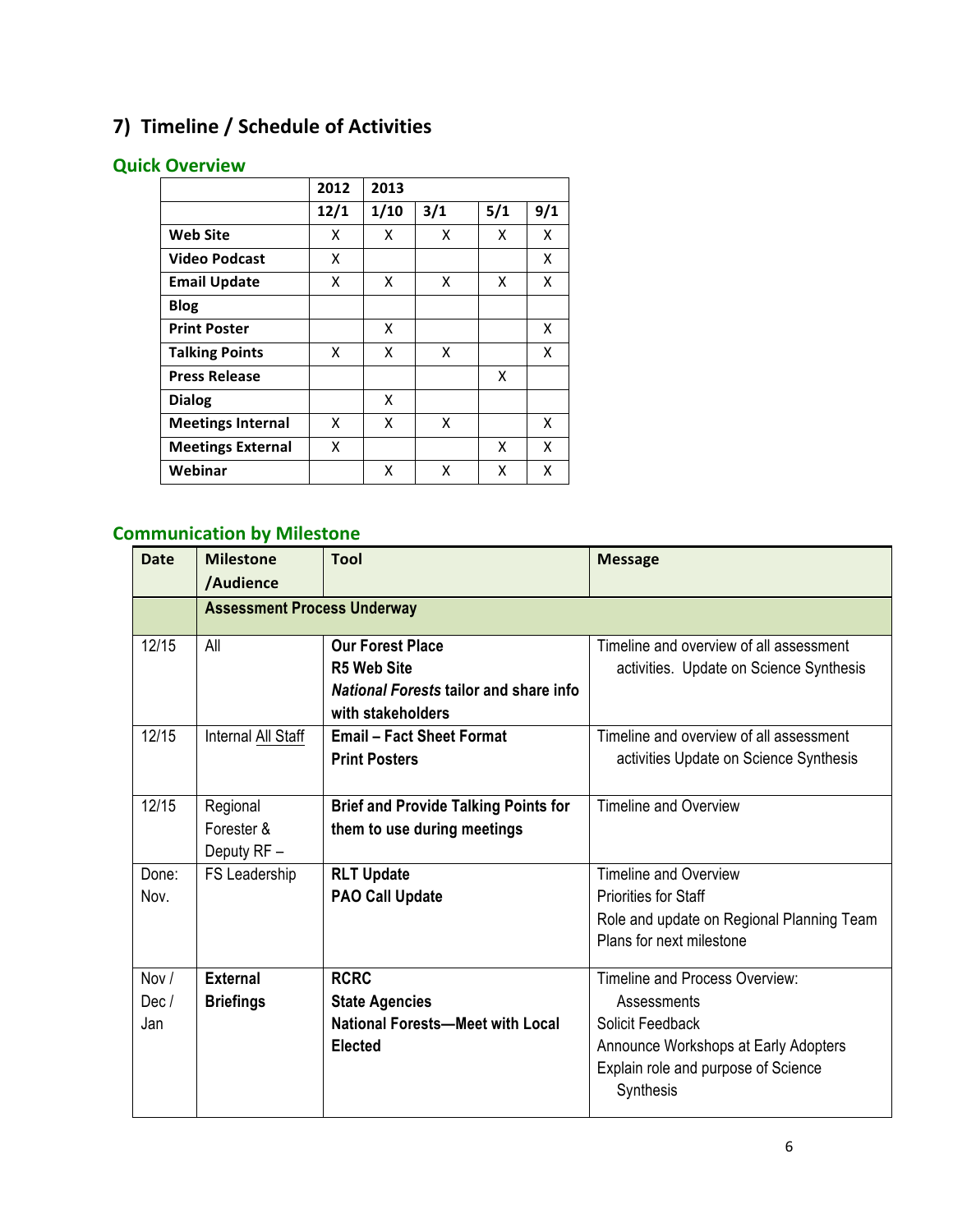| <b>Date</b>           | <b>Milestone</b>                                                                                                                     | <b>Tool</b>                                                                                                     | <b>Message</b>                                                                                                                                                                                                            |  |  |
|-----------------------|--------------------------------------------------------------------------------------------------------------------------------------|-----------------------------------------------------------------------------------------------------------------|---------------------------------------------------------------------------------------------------------------------------------------------------------------------------------------------------------------------------|--|--|
|                       | /Audience                                                                                                                            |                                                                                                                 |                                                                                                                                                                                                                           |  |  |
| Jan                   | <b>Bioregional Assessment Underway: Reference Materials Posted</b><br><b>Science Synthesis Available</b><br>& RO Collab & Comm. Plan |                                                                                                                 |                                                                                                                                                                                                                           |  |  |
| Jan 11                | All Audiences                                                                                                                        | 1/11: Notice in Federal Register<br>Press Release<br>Our Forest Place<br>R5 Web Site (link to Our Forest Place) | References posted and available for<br>comment<br><b>Collaboration &amp; Communication Plans</b><br>available-process for feedback &<br>refinement<br>Link to all upcoming public workshops:<br>forests, webinars, Dialog |  |  |
|                       |                                                                                                                                      | <b>National Forests tailor info for Forest</b><br>stakeholder audience                                          | References posted and available for<br>comment<br>Offer opportunity for feedback on<br><b>Collaboration &amp; Communication Plan</b>                                                                                      |  |  |
| 12/15                 | Internal                                                                                                                             | <b>PAO Call Update</b>                                                                                          | Timeline and Overview<br><b>Priorities for Staff</b><br>Role and update on Regional Planning Team                                                                                                                         |  |  |
| 12/15                 | Internal                                                                                                                             | <b>RLT Update</b>                                                                                               | <b>Timeline and Overview</b><br>Priorities for Staff<br>Role and update on Regional Planning Team                                                                                                                         |  |  |
|                       | Internal - All<br><b>Staff</b><br>External -- All                                                                                    | <b>Email - Fact Sheet Format</b>                                                                                | References posted and available for<br>comment<br><b>Collaboration &amp; Communication Plans</b><br>available – process for feedback &<br>refinement<br>Links to all upcoming meetings                                    |  |  |
| Jan 24-<br>25<br>2013 | External &<br>Internal                                                                                                               | <b>Sierra Cascades Dialog</b>                                                                                   | <b>Science Synthesis</b><br>Bioregional Assessment Overview and<br><b>Conditions &amp; Citations</b>                                                                                                                      |  |  |
|                       |                                                                                                                                      | ??Webinar<br>?? In-person workshop in<br><b>Bakersfield</b>                                                     | <b>Science Synthesis</b>                                                                                                                                                                                                  |  |  |
| <b>March</b>          |                                                                                                                                      | <b>Draft Topic Papers--Bioregional Assessment</b>                                                               |                                                                                                                                                                                                                           |  |  |
| 3/4                   | External &                                                                                                                           | <b>Our Forest Place</b>                                                                                         | All materials posted                                                                                                                                                                                                      |  |  |
|                       | Internal                                                                                                                             | Publish workshop dates                                                                                          | Announce all workshop dates: date, time,                                                                                                                                                                                  |  |  |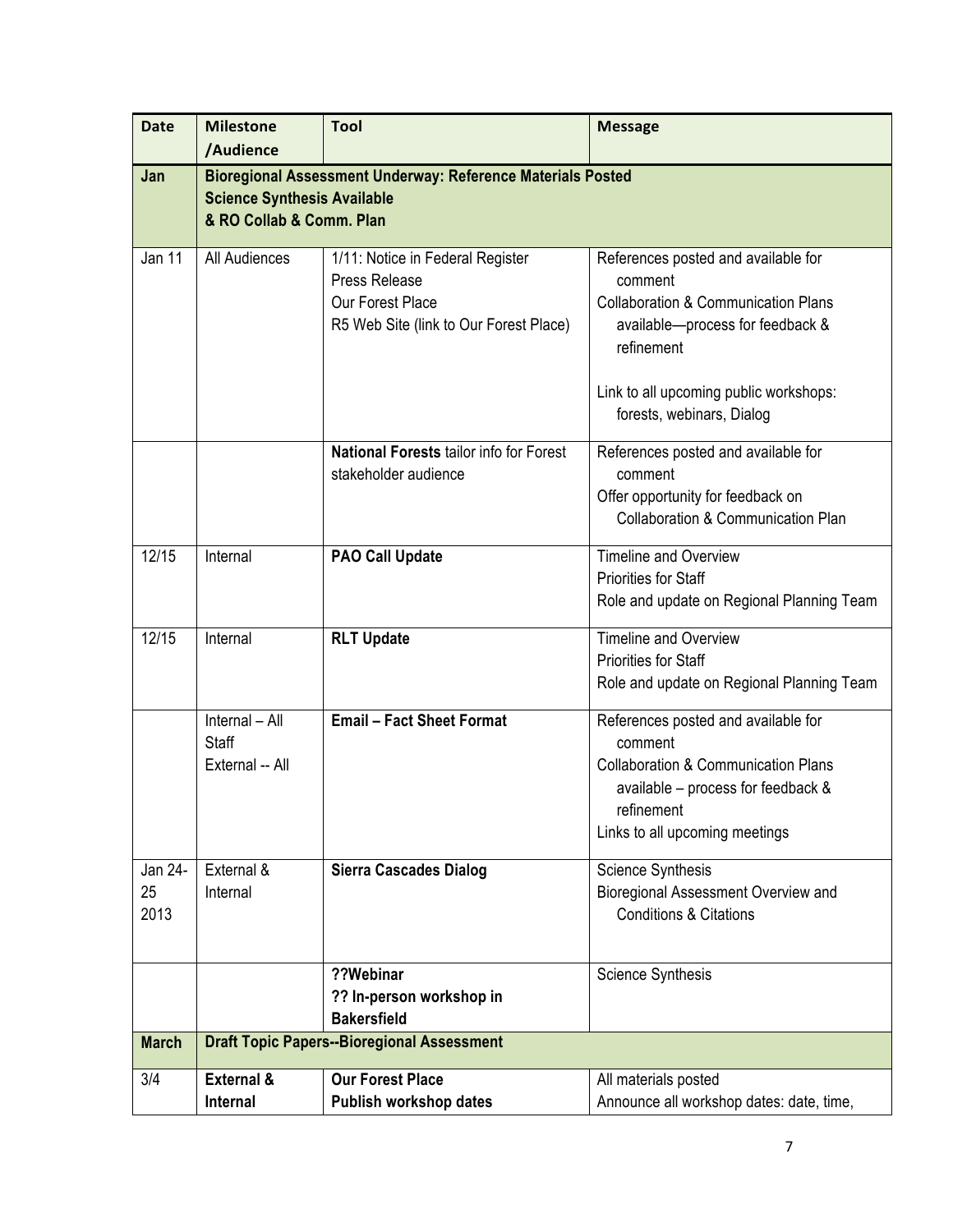| <b>Date</b>       | <b>Milestone</b><br>/Audience                                 | <b>Tool</b>                                                                                            | <b>Message</b>                                                                                             |  |
|-------------------|---------------------------------------------------------------|--------------------------------------------------------------------------------------------------------|------------------------------------------------------------------------------------------------------------|--|
|                   |                                                               | <b>Press Release</b>                                                                                   | location & purpose                                                                                         |  |
|                   | Internal                                                      | <b>RLT Update</b><br><b>PAO Call Update</b>                                                            |                                                                                                            |  |
|                   | Regional<br>Forester &<br>Deputy RF                           | <b>Brief and Provide Talking Points for</b><br>them to use during meetings                             |                                                                                                            |  |
| March<br>$4 - 22$ | External-Region-<br>Wide &<br>National<br><b>Stakeholders</b> | Webinar<br>Public Workshops in Sacramento &<br>Bakersfield & Clovis?                                   |                                                                                                            |  |
| <b>April</b>      |                                                               | Final Topic Papers Bioregional Section AND Draft Bioregional Assessment Report                         |                                                                                                            |  |
| April 8           | All                                                           | <b>Our Forest Place</b><br><b>Email</b>                                                                | <b>Post Final Topic Papers</b><br>Purpose of Topic Paper<br>Schedule of activities<br>What's the next step |  |
| April 1           | Internal                                                      | <b>RLT Update</b><br><b>PAO Call Update</b>                                                            |                                                                                                            |  |
| April 8           | Regional<br>Forester &<br>Deputy RFs                          | Regional Forester & Deputy RF - Brief<br>and Provide Talking Points for them<br>to use during meetings |                                                                                                            |  |
| <b>May 20</b>     | All                                                           | <b>Our Forest Place</b><br><b>Email</b>                                                                | <b>Draft Bioregional Assessment Report</b>                                                                 |  |
| May<br>20-31      | External:<br>Regional &<br>National                           | <b>Webinar on Topic Papers</b><br>Workshops                                                            | Draft Bioregional Assessment Report                                                                        |  |
|                   | External<br><b>Briefings</b>                                  | <b>RCRC</b><br><b>State Agencies</b><br><b>National Forests-Meet with Local</b><br><b>Elected</b>      |                                                                                                            |  |
| July              | <b>Final Bioregional Assessment Report</b>                    |                                                                                                        |                                                                                                            |  |
| 7/15              |                                                               | <b>Our Forest Place</b><br><b>R5 Web Site</b><br><b>Email Announcements</b><br><b>Blogs</b>            | Announce Assessment Report<br>Next Steps - Forest Plan Revision                                            |  |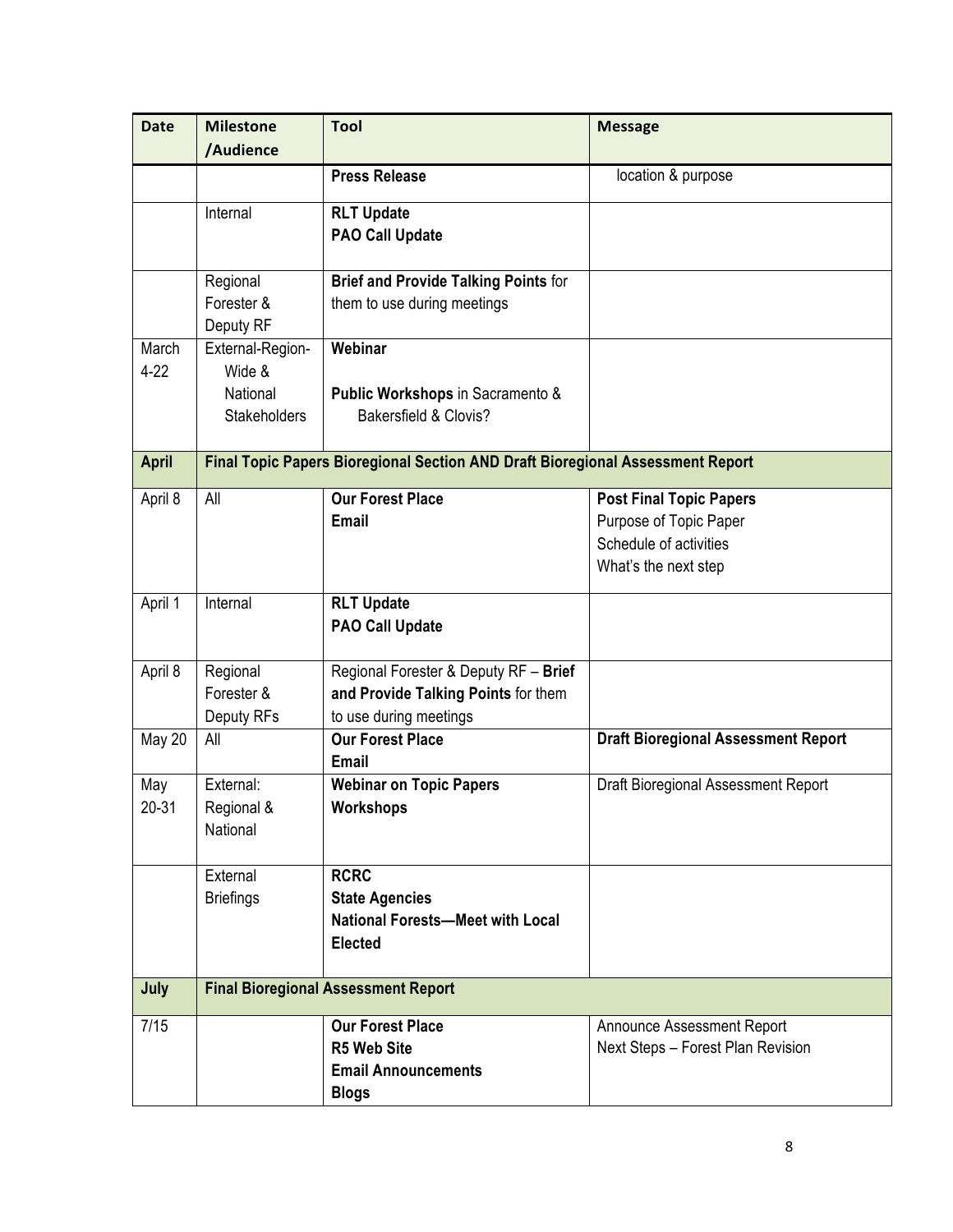| <b>Date</b> | <b>Milestone</b> | <b>Tool</b>                                   | <b>Message</b> |
|-------------|------------------|-----------------------------------------------|----------------|
|             | /Audience        |                                               |                |
|             |                  | <b>Video Podcast</b>                          |                |
|             |                  | <b>Press Release</b>                          |                |
|             |                  |                                               |                |
|             | Internal         | <b>RLT Update</b>                             |                |
|             |                  | <b>PAO Call Update</b>                        |                |
|             | Regional         | <b>Brief and Provide Talking Points for</b>   |                |
|             | Forester &       | them to use during meetings                   |                |
|             | Deputy RF        |                                               |                |
|             | External         | Webinar                                       |                |
|             |                  | <b>Public Information Workshop:</b>           |                |
|             |                  | <b>Sacramento and Bakersfield</b>             |                |
| Dec 31      |                  | <b>Three Forest Assessments Reports Final</b> |                |
|             |                  | <b>Our Forest Place</b>                       |                |
|             |                  | <b>R5 Web Site</b>                            |                |
|             |                  | <b>Email Announcements</b>                    |                |
|             |                  | <b>Blogs</b>                                  |                |
|             |                  | <b>Video Podcast</b>                          |                |
|             |                  | <b>Press Release</b>                          |                |
|             | Regional         | <b>Brief and Provide Talking Points for</b>   |                |
|             | Forester &       | them to use during meetings                   |                |
|             | Deputy RF        |                                               |                |
|             | Internal         | <b>Debrief and Process Evaluation</b>         |                |
|             |                  |                                               |                |

# **8) Decision Making**

The Regional Planning Director is the project sponsor and responsible for overall leadership and management of the revision process as well as direction and policy development for forest plan revision.

The Forest Supervisor is the responsible official for developing the forest plans.

# **9)** Working Together: Agreements & Guidelines for Participating in Meetings

## **Use Common Conversational Courtesy**

All Ideas and Points of View Have Value: All ideas have value in this setting. The goal is to achieve understanding. Simply listen, you do not have to agree. If you hear something you do not agree with or you think is "silly" or "wrong," please remember that the purpose of the workshop is to share ideas.

Be Honest, Fair, and as Candid as Possible: Help others understand you and work to understand others.